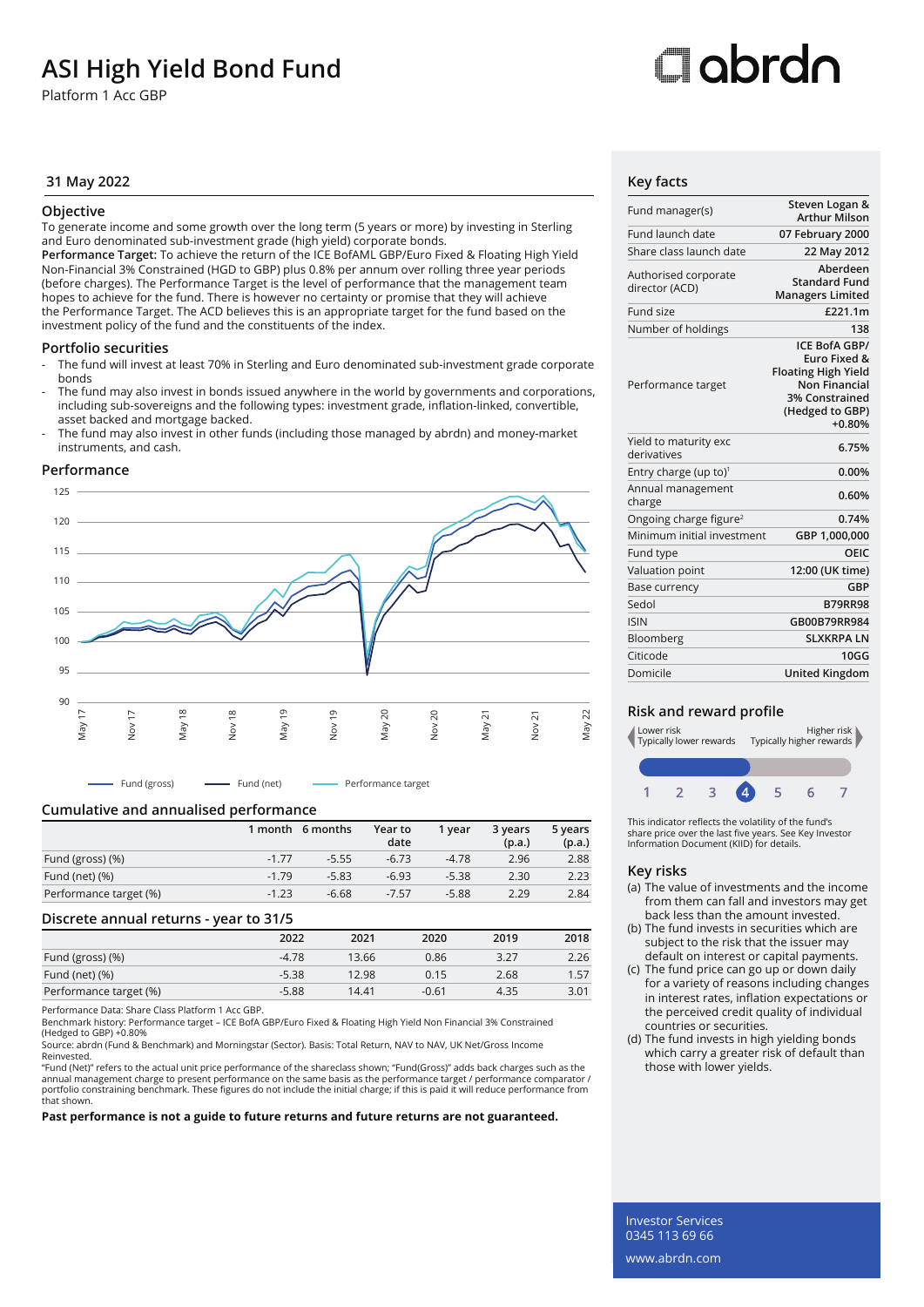#### **Management process**

- The management team use their discretion (active management) to identify bonds and derivatives based on analysis of global economic and market conditions (for example, interest rates and inflation) and analysis of a company's prospects and creditworthiness compared to that of the market.
- In seeking to achieve the Performance Target, ICE BofAML GBP/Euro Fixed&Floating High Yield Non Financial 3% Constrained (HGD to GBP) Index is used as a reference point for portfolio construction and as a basis for setting risk constraints. The expected variation ('tracking error') between the returns of the fund and the index is not ordinarily expected to exceed 2.5% . Due to the Fund's risk constraints, the intention is that the Fund's performance profile will not deviate significantly from that of the ICE BofAML GBP/Euro Fixed&Floating High Yield Non Financial 3% Constrained (HGD to GBP) Index over the longer term.
- Please note: The Fund's ability to buy and sell bonds and the associated costs can be affected during periods of market stress which could include periods where interest rates move sharply.

**Sector (%)**

#### **Top Ten Holdings**

### Teva Pharm FNC NL II 6% 2025 2.9 Matterhorn Telecom 3.125% 2026 2.1 Virgin Media Vendor Fin 4.875% 2028 2.0 Petroleos Mexicanos 4.75% 2029 1.9 Altice France Holding 8% 2027 1.9 Rolls Royce 5.75% 2027 1.8 IGT 3.5% 2026 2001 2002 1.6 Bellis Acquisition 4.5% 2026 1.6 Sherwood Financing 6% 2026 1.6 Thames Water Kemble Fina 4.625% 2026 **Assets in top ten holdings 18.9**

| Consumer Discretionary            | 22.7                  |
|-----------------------------------|-----------------------|
| <b>Telecommunication Services</b> | 10.3                  |
| Financials                        | 9.5                   |
| Health Care                       | 8.11<br><b>Common</b> |
| Capital Goods                     | 7.2                   |
| Materials                         | $5.7$ $\blacksquare$  |
| Utilities                         | $3.7 \blacksquare$    |
| Energy                            | $3.2 \blacksquare$    |
| Other                             | 24.31                 |
| Cash                              | 5.4                   |
|                                   |                       |

#### **Credit rating (%)**

| Maturity (%) |  |
|--------------|--|
|--------------|--|

| 0-5 years  | 73.3 |
|------------|------|
| 5-10 years | 25.8 |
| 30+ years  | 0.91 |

# $A$  0.9

BB 36.0 ■

B 46.6

CCC 10.0

 $N/R$  6.4

- (e) The fund invests in mortgage and assetbacked securities (which may include collateralised loan, debt or mortgage obligations (respectively CLOs, CDOs or CMOs)). These are subject to prepayment and extension risk and additional liquidity and default risk compared to other credit securities.
- (f) Convertible securities are investments that can be changed into another form upon certain triggers. As such, they can exhibit credit, equity and fixed interest risk. Contingent convertible securities (CoCos) are similar to convertible securities but have additional triggers which mean that they are more vulnerable to losses and volatile price movements and hence become less liquid.
- (g) The use of derivatives carries the risk of reduced liquidity, substantial loss and increased volatility in adverse market conditions, such as a failure amongst market participants. The use of derivatives may result in the fund being leveraged (where market exposure and thus the potential for loss by the fund exceeds the amount it has invested) and in these market conditions the effect of leverage will be to magnify losses.

#### **Risk stats**

| Fund Volatility <sup>^</sup> | 7.70 |
|------------------------------|------|
| Effective duration (years)   | 3.28 |
|                              |      |

Source : abrdn. ^ Three year annualised.

#### **Derivative usage**

- The fund may use derivatives to reduce risk, reduce cost and/or generate additional income or growth consistent with the risk profile of the fund (often referred to as 'Efficient Portfolio Management').
- Derivatives include instruments used to manage expected changes in interest rates, inflation, currencies or creditworthiness of corporations or governments.

Source : abrdn 31/05/2022

Figures may not always sum to 100 due to rounding.